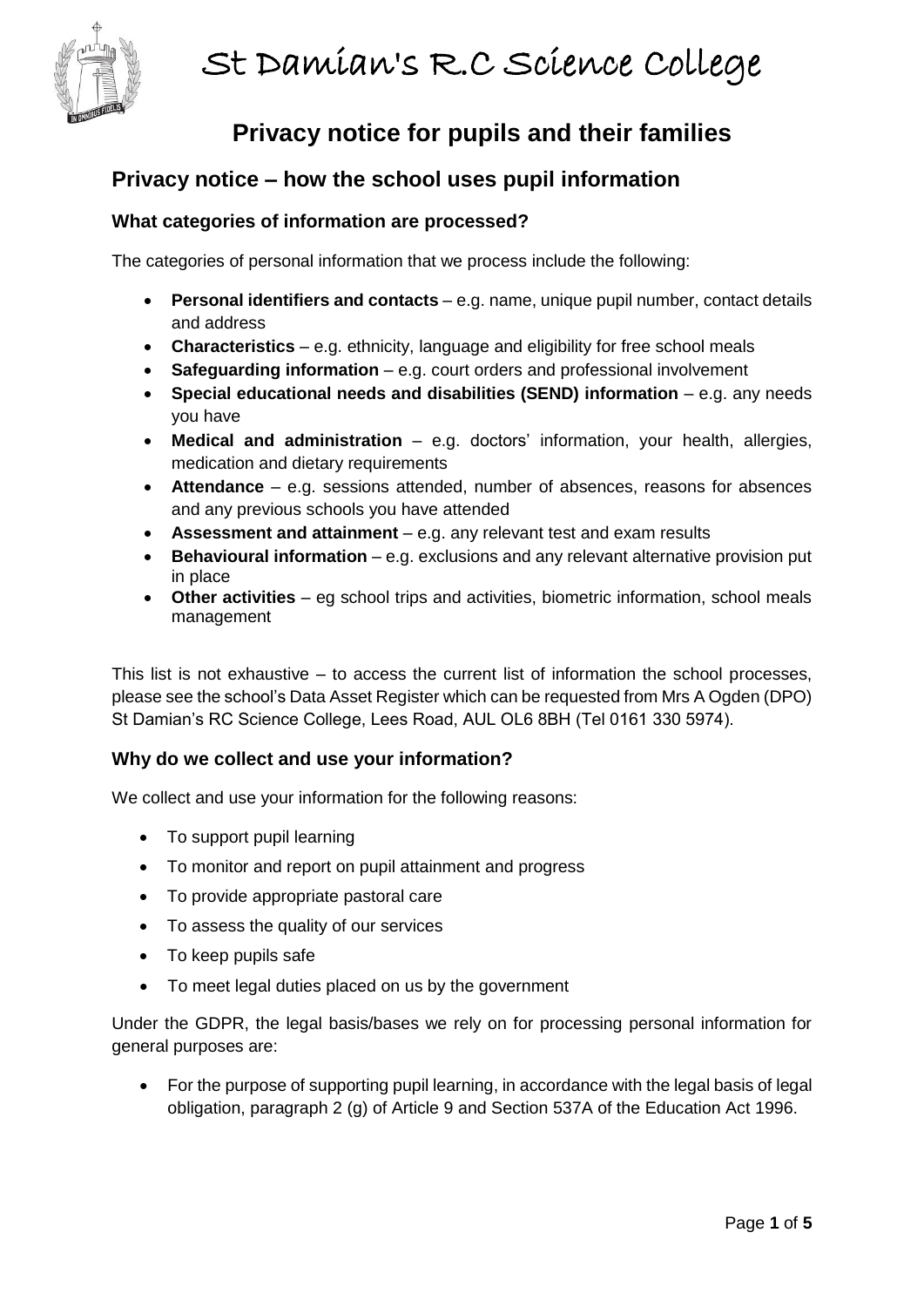# **How do we collect your information?**

We collect your personal information via the following methods:

- Registration forms
- Common Transfer File (CTF) from your previous school
- Child protection plans

Whilst the majority of information you provide to us is mandatory, some of it is requested on a voluntary basis. We will inform you at the point of collection whether you are required to provide certain information to us or if you have a choice.

### **How do we store your information?**

We hold your personal information securely for the set amount of time shown in the school's Records Management Policy, which can be requested from Mrs A Ogden (DPO) St Damian's RC Science College, Lees Road, AUL OL6 8BH (Tel 0161 330 5974).

For more information about how we keep your information safe, please see the school's Data and E-security Breach Prevention and Management Plan.

#### **Who do we share your information with?**

We routinely share your information with:

- The LA
- The DfE
- Schools that you go to after leaving us
- Youth support services

#### **Why do we share your information?**

We do not share information about you with anyone without your consent, unless the law and our policies allow us to do so.

#### **Youth support services**

Once our pupils reach the age of 13, we also pass pupil information to our local authority (LA) and/or provider of youth support services because they have responsibilities in relation to the education or training of 13 to 19-year-olds under section 507B of the Education Act 1996.

Sharing this information allows them to provide the following services:

- Youth support services
- Careers advisers

The information we share is limited to the pupil's name, address and date of birth; however, where a parent has provided their consent, other relevant information will be shared – this right to consent is transferred to pupils once they reach 16-years-old.

We securely transfer information to the youth support services via the following method.

The youth support services stores and retains this information in line with their policies.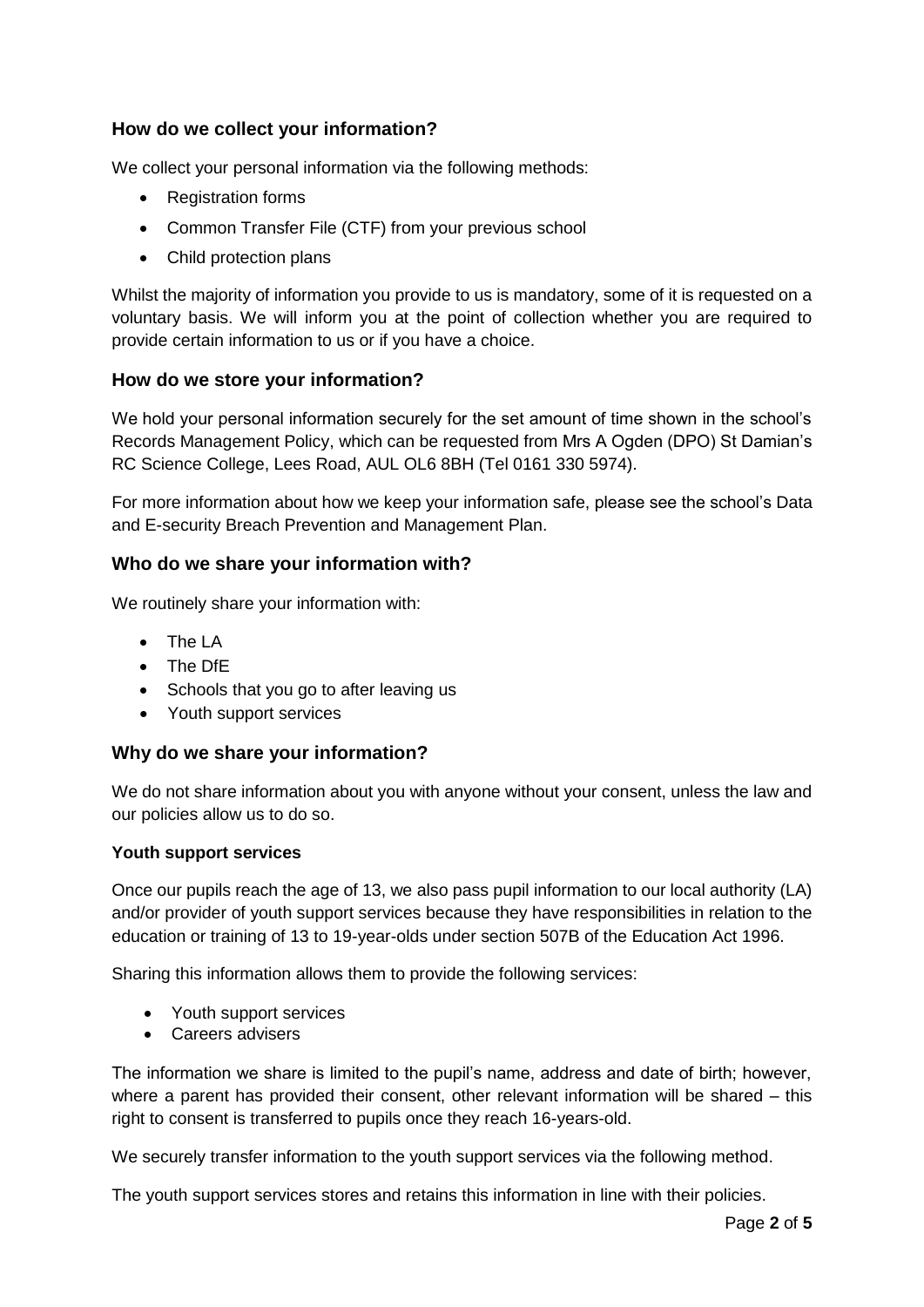# **Department for Education (DfE)**

The DfE collects personal information from us through various collections the school is required to undertake legally. We are required to share information about pupils with the DfE either directly or via our LA for the purpose of those data collections, under:

• Section 3 of The Education (Information About Individual Pupils) (England) Regulations 2013

All information we share with the DfE is transferred securely and held by the DfE under a combination of software and hardware controls which meet the current [government security](https://www.gov.uk/government/publications/security-policy-framework)  [policy framework.](https://www.gov.uk/government/publications/security-policy-framework)

#### **How does the government use your data?**

#### **The National Pupil Database (NPD)**

The NPD is owned and managed by the DfE and contains information about pupils in schools in England – it provides evidence on educational performance to inform independent research as well as studies commissioned by the DfE.

Information on the NPD is held in an electronic format and it is securely collected from a range of sources, including schools, LAs and awarding bodies.

You can find out more about the NPD by following this link: [https://www.gov.uk/government/publications/national-pupil-database-user-guide-and](https://www.gov.uk/government/publications/national-pupil-database-user-guide-and-supporting-information)[supporting-information.](https://www.gov.uk/government/publications/national-pupil-database-user-guide-and-supporting-information)

#### **Sharing by the DfE**

The DfE is legally allowed to share pupils' personal information with certain third parties, including the following:

- Schools
- LAs
- Researchers
- Organisations connected with promoting the education or wellbeing of pupils
- Other government departments and agencies
- Organisations fighting or identifying crime

Organisations fighting or identifying crime, such as the Home Office and the police, may use their legal powers to contact the DfE to request access to individual level information relating to a crime. The DfE typically supplies information on around 600 pupils per year to the Home Office and approximately one per year to the police.

For more information about how the DfE collects and shares pupil information, you can look at the information in the following two links:

- [https://www.gov.uk/guidance/data-protection-how-we-collect-and-share-research](https://www.gov.uk/guidance/data-protection-how-we-collect-and-share-research-data)[data](https://www.gov.uk/guidance/data-protection-how-we-collect-and-share-research-data)
- <https://www.gov.uk/government/publications/dfe-external-data-shares>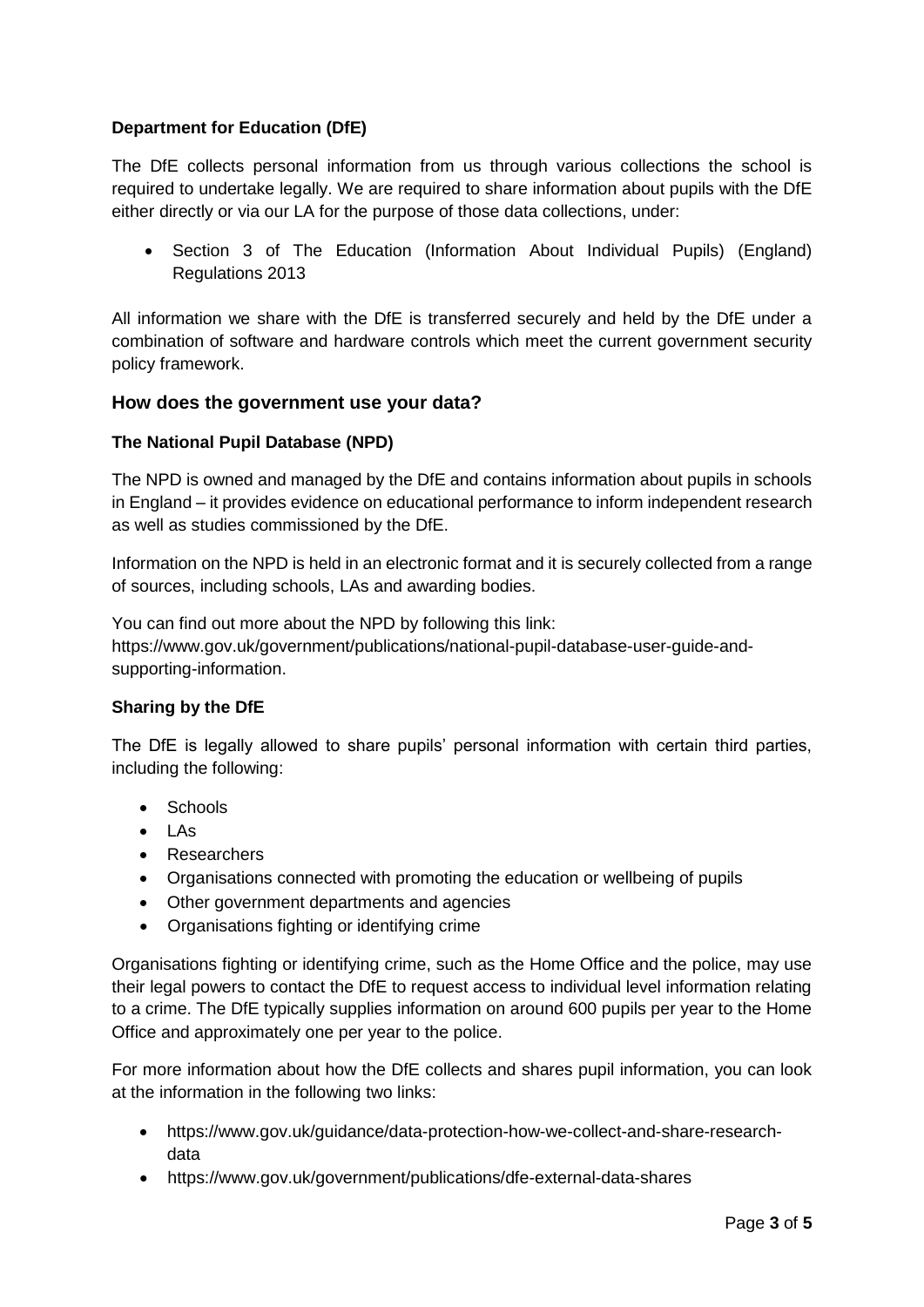# **How to find out what personal information the DfE holds about you**

Under the Data Protection Act 2018, you are entitled to ask the DfE what personal information it holds about you. You have the right to ask the DfE:

- If it processes your personal data.
- For a description of the data it holds about you.
- The reasons it is holding your data and any recipient it may be disclosed to.
- For a copy of your personal data and any details of its source.

To exercise these rights, you should make a subject access request. Information on how to do this can be found by following this link:

[https://www.gov.uk/government/organisations/department-for-education/about/personal](https://www.gov.uk/government/organisations/department-for-education/about/personal-information-charter)[information-charter](https://www.gov.uk/government/organisations/department-for-education/about/personal-information-charter)

You can also contact the DfE directly using its online contact form by following this link: <https://www.gov.uk/contact-dfe>

### **What are your rights?**

You have specific rights to the processing of your data, these are the right to:

- Request access to the information the school holds about you.
- Restrict our processing of your personal data, i.e. permitting its storage but no further processing.
- Object to direct marketing (including profiling) and processing for the purposes of scientific/historical research and statistics.
- Have your personal data rectified if it is inaccurate or incomplete.
- Not be subject to decisions based purely on automated processing where it produces a legal or similarly significant effect on you.
- Request the deletion or removal of personal data where there is no compelling reason for the continued processing.
- Seek compensation, either through the ICO or the courts.

If you want to request access to the personal information that we hold about you, please contact Mrs A Ogden (DPO) St Damian's RC Science College, Lees Road, AUL OL6 8BH (Tel 0161 330 5974).

If you are concerned about the way we are collecting or using your information, please raise your concern with the school's **DPO** in the first instance Mrs A Ogden (DPO) St Damian's RC Science College, Lees Road, AUL OL6 8BH (Tel 0161 330 5974). You can also contact the ICO at [https://ico.org.uk/concerns/.](https://ico.org.uk/concerns/)

### **How to withdraw consent and lodge complaints**

Where our school processes your personal data with your consent, you have the right to withdraw your consent.